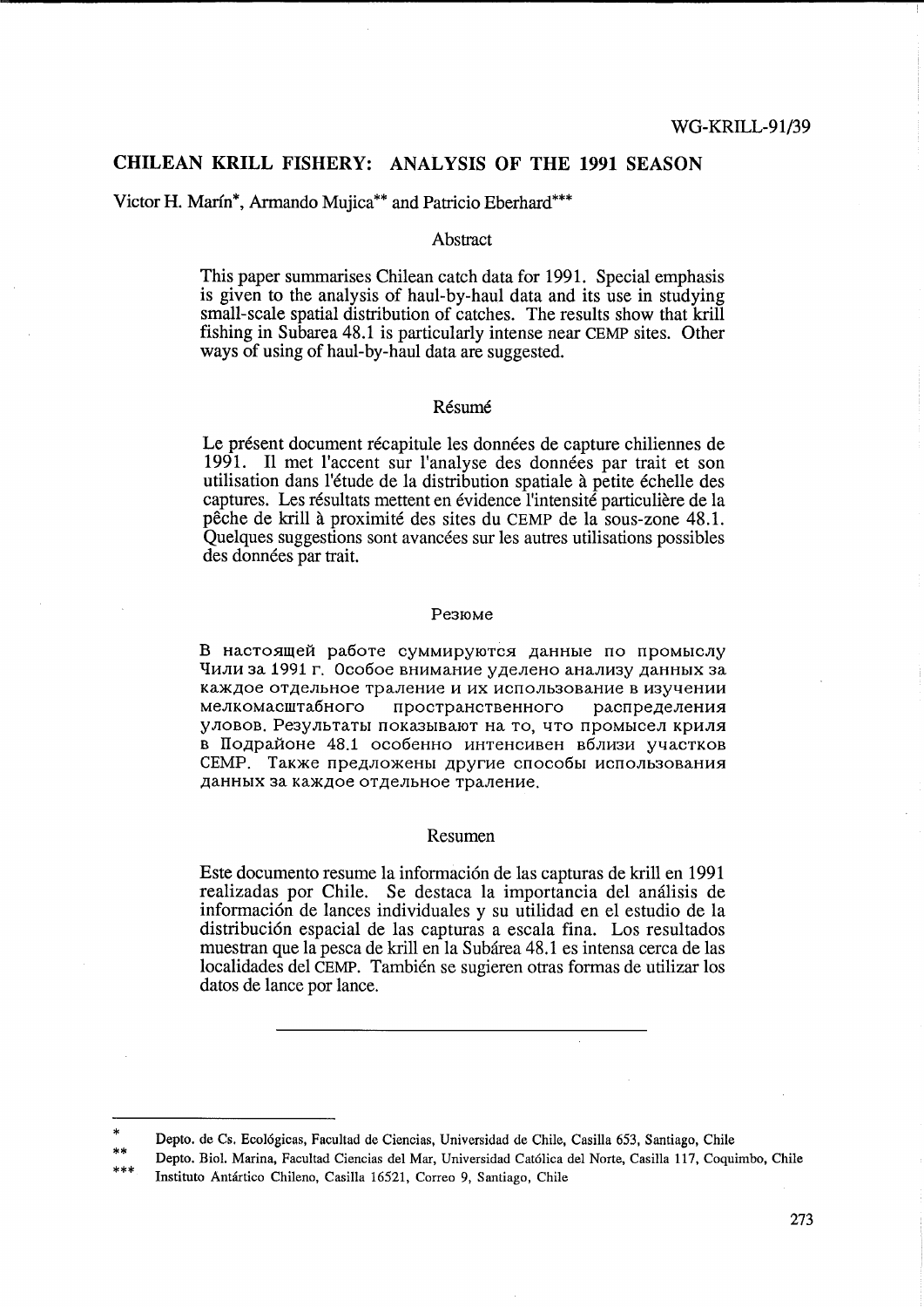## 1. INTRODUCTION

The main objective of CCAMLR, by definition, is the conservation of the Antarctic marine living resources. Krill is by far the most abundant resource. The analysis of the krill fishery is the major task of the Working Group of KriU (WG-KriU) including among other jobs to review and evaluate information concerning the size, distribution and composition of commercial kriU catches, including likely future trends in these catches (SC-CAMLR 1988, paragraph 2.26). At its 1989 meeting, WG-KriU agreed that analyses of haul-by-haul data should commence as soon as possible (SC-CAMLR 1989, Annex 5, paragraph 78). During the second meeting of WG-Krill in 1990 there was some discussion on the use of haul-by-haul data (SC-CAMLR 1990, Annex 4, paragraphs 114 and 115) and WG-KriU felt that some preliminary analyses are needed. Accordingly, the Chilean National Fisheries Service (CNFS) produced a form to collect haul-by-haul information. The main objective of this article is to present a preliminary analyses of the haul-by-haul data.

# 2. GENERAL CHARACTERISTICS OF THE CHILEAN FISHERY

The Chilean krill fishery has operated, except for the year 1983, only in the Subarea 48.1, comprising from  $5\%$  to  $100\%$  of the krill fishery in that subarea (Figure 1). The catch is used in the production of feed either as frozen krill or meal. For that reason, quality is a substantial component in the fishing operation. The personnel operating the vessels recognise three categories of krill with respect to colour: red, pink and white. Their target is the red krill, since the product is sold, among others, to the salmon industry. In this regard the product being sold is the carotenoid of either the frozen krill or the krill meal. For the same reason, green feeding krill and gravid females are avoided by the fishery.

In producing frozen krill, the whole animal is frozen without any additional processing. The size of the catch (haul-by-haul) is regulated by the processing capability of the vessel and as a rule does not exceed 10 tonnes at the time. The total catch is regulated by the capacity of the freezers.

## 3. CHILEAN KRILL FISHERY DURING 1991

#### 3.1 General Overview

During the 1991 fishing season Chile sent one factory vessel to fish for krill in Antarctic waters. The total catch for the season was 3679 tonnes. This catch level is about 19% lower than the 1990 level when two vessels were fishing. The products from 1991 were 251 tonnes of krill meal and 1 265 tonnes of frozen krill. These quantities correspond to the maximum transportation capacity of the vessel.

Figure 2 shows the total catch-per-day during the season. The average total catch-per-day was 108 tonnes, a maximum of 160 tonnes was obtained at the end of the season. A total of 419 hauls were taken. The number of hauls-per-day remained between 12 and 14 for the whole season except for three days (Figure 3). The total effort-per-day, measured as total towing time, ranged between 3 and 14 hours (Figure 4). During the first 20 days the effort ranged between 6 and 12 hours, decreasing to a lower level during the last 14 days. This shift in effort had a major effect, as it is shown below, in the CPUE values. The reason for this is that due to processing constraints the catch (haul-by-haul) is maintained at relatively low values (9 000 tonnes on average), adjusting the effort accordingly.

The fact that the Chilean krill fishery operates only in Subarea 48.1 and takes a consistent portion of the total catch in the subarea, allowed us to study interannual changes in CPUE from 1987 to 1991. Average and maximum (haul-by-haul) CPUE values, expressed as catch-per towing time were calculated and are shown in Figure 5. Both the average value and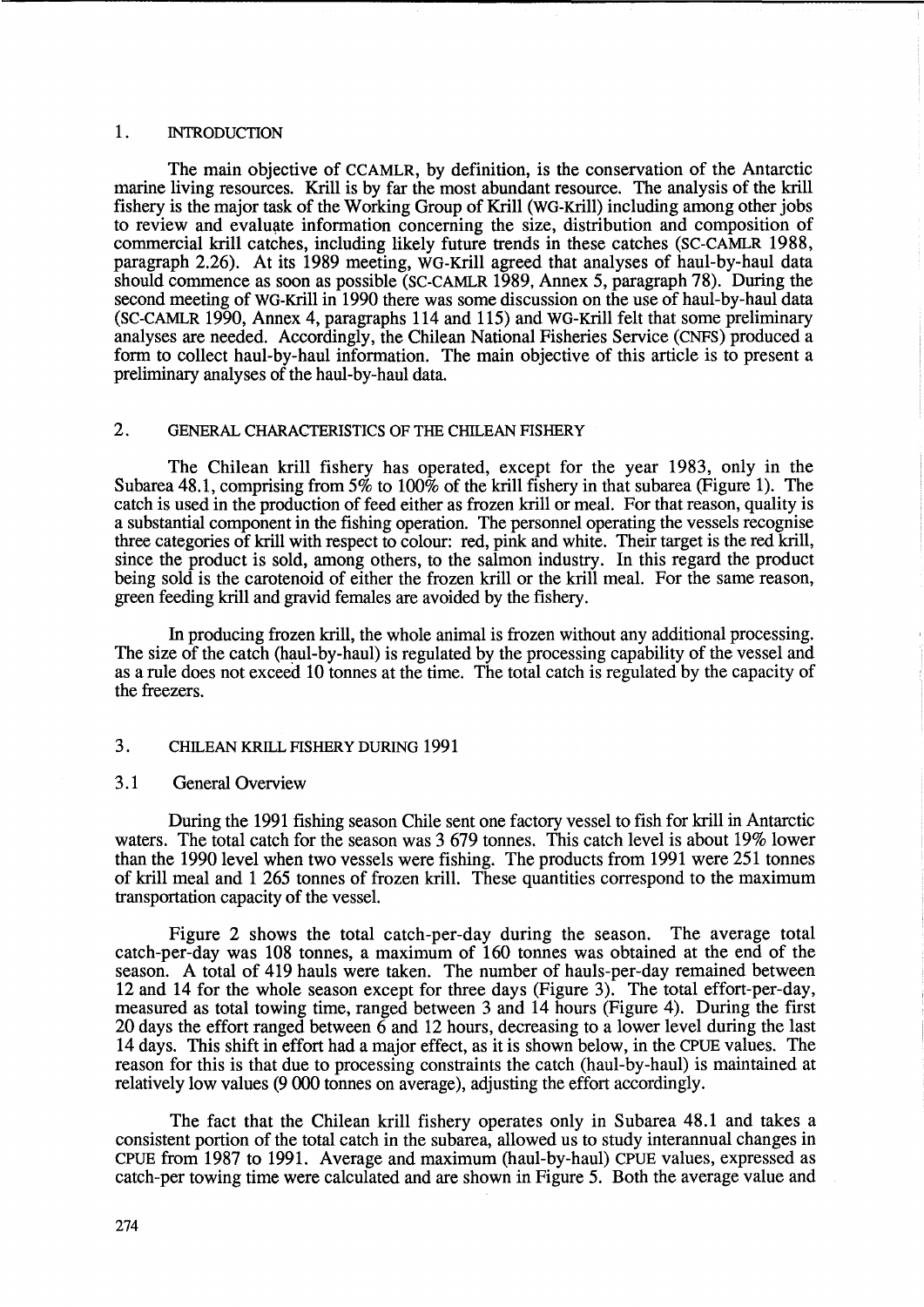the maximum show the same trend: an increase from 1987 to 1988, followed by a decrease during 1989-1990 and a further increase in 1991. The increase during 1987-1988 agrees with data from Miller (1989).

## 3.2 Spatial Distribution of Hauls

In 1991, fishing took place in the northern shelf of the South Shetlands. The season started 20 February near Livingston Is. and ended 25 March near Elephant Is. (Figure 6). This pattern of movement is similar to that described by Endo and Ichii (1989) for Japanese trawlers in the same area.

The analyses of the distribution of hauls in space showed three major fishing sectors (Figure 6): sector (1), the northern shelf of Livingston Is.; sector (2), the area north of Robert Is. and Nelson Is.; and (3) the northern shelf of Elephant Is. Fishing in sector (1) lasted for 19 days, 4 days in sector (2) and 11 days in sector (3). The three sectors had bottom depths shallower than 300 m. Figure 7 shows the depth of the hauls. The maximum daily average trawling depth was approximately 85 m, however, most of the time trawling depth was between 44 and 60 m.

Our data together with the data presented in Endo and Ichii (1989) and the CCAMLR fine-scale data information (SC-CAMLR, 1991) show that there are two consistent fishing grounds in Subarea 48.1: north of Livingston Is. and north of Elephant Is. Both areas correspond to shallow shelf waters. It is important to note that in both areas there are large colonies of land-based krill predators. In fact during 1990 Chile and USA submitted proposals for CEMP sites at Cape Shirreff (Livingston Is.) and Seal Is. (Elephant Is. sector) respectively (CCAMLR 1990, paragraph 6.3). Feeding grounds for land-based predators may extend 100 km from the colony. Thus, the most important fishing grounds in Subarea 48.1 occur well within feeding areas of these predators.

## 3.3 Haul-by-Haul CPUE Data

We have attempted a preliminary analysis of haul-by-haul data collected during 1991. The objective of this analysis was a comparison between Livingston Is. and Elephant Is. fishing grounds. We envisage that this preliminary treatment of haul-by-haul data will promote further analysis and discussions on the use of this data.

All analyses were conducted in terms of catch-per-unit-effort, using towing time as effort. Figure 8 shows the daily average and range of CPUE values during 1991. CPUE remained stable during the first 23 days increasing in the last 11 days. Haul-by-haul data were plotted against haul number in order to study CPUE changes in detail. Figure 9 shows the data for areas  $(1)$  and  $(2)$ , Figure 10 shows the data for area  $(3)$ .

In areas (1) + (2) only 0.8% of the hauls exceeded 1 tonne min<sup>-1</sup>, in area (3) all hauls exceeded that level (ANOVA). We conducted a correlation analysis to study the spatial dimensions of the "krill patches" in terms of number of hauls-per-patch. An autocorrelation function was calculated for both the total catch-per-haul and CPUE (Figures 11 and 12). The point of interest in this analysis is the position of the first zero crossing. This point gives some idea on the spatial structure of the hauls. The results show that the autocorrelation function for both variables "dies out" after five hauls, suggesting that on average the vessel move away from a patch after five hauls. This result was independent of the area fished, suggesting that although there were differences in CPUE, the spatial structure did not change significantly.

Finally we analysed the detailed movement of the vessel in an attempt to study the advection of kriU patches into the whole area. The vessel move to area (2) on 21 February finding a patch centre at around  $62^{\circ}10^{\circ}$ S,  $60^{\circ}$ W. This patch was fished for two days (21 to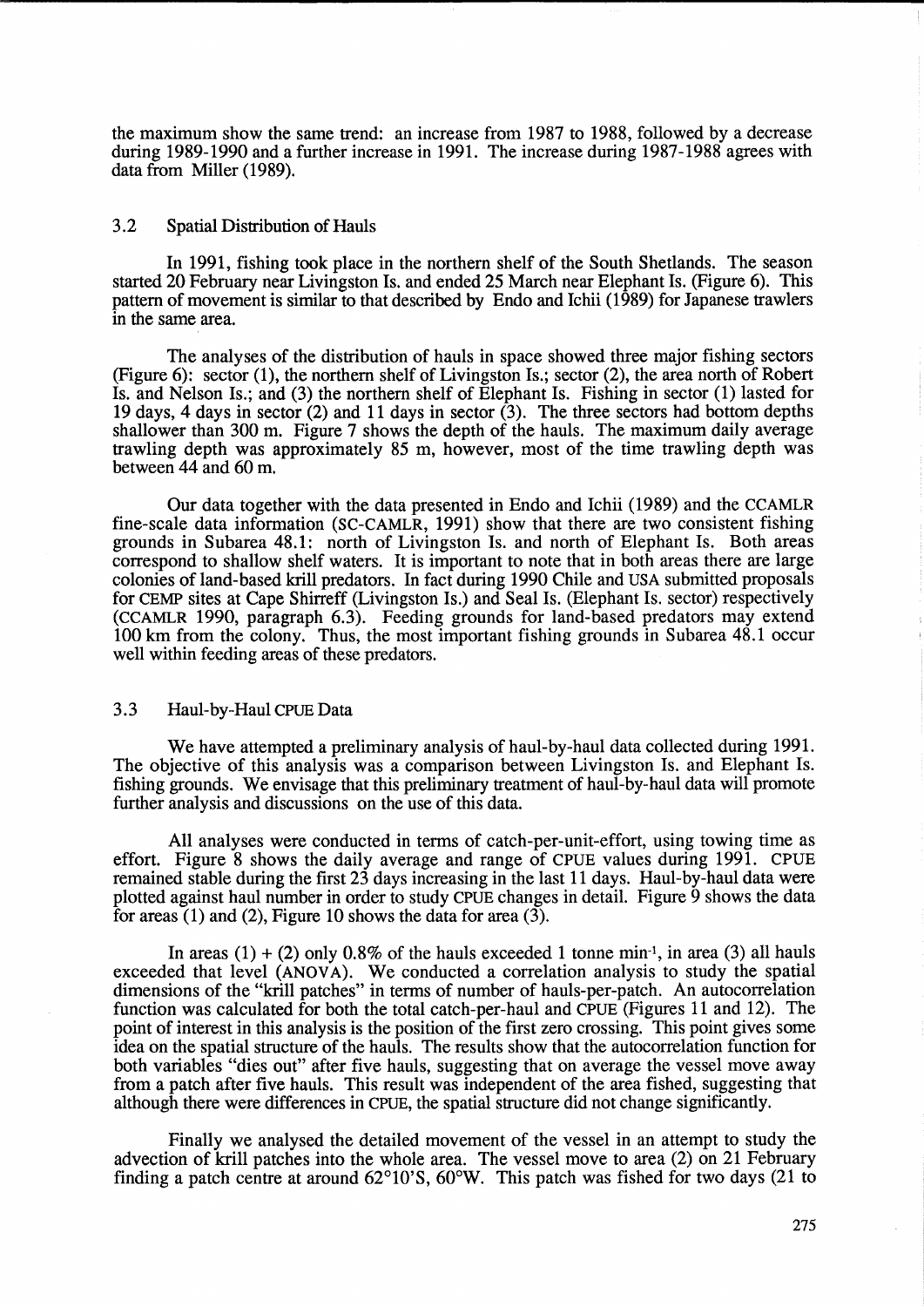23 February) yielding 260 tonnes (CPUE = 12.9 tonnes hr $^{-1}$ ). Later in the season, on 10 March the vessel returned to area (2). This time finding a patch at about 62°S, 59°13'W. This patch was fished for another two days yielding 264 tonnes (CPUE =  $9.3$  tonnes hr  $^{-1}$ ).

If we assume that the two patches in area (2) were the same, we could calculate the advection of krill into this area. Under this assumption the patch moved about 40 miles in 17 days which gives a drift speed of 5 cm s<sup>-1</sup>. If we use that figure, we could then calculate the time that it would take for a patch to move from Livingston Is. to Elephant Is. (distance near 420 n. miles). According to our estimate it would take 179 days or six months for a patch to passively drift from one fishing area to another. Even if we consider doubling the drifting speed it would take about three months to move between these two areas. Fishing season lasted 34 days. Thus for a given season, both areas would be treated as independent fishing grounds. This analysis does not allow that krill could swim actively from area to area.

## 3.4 Scientific Observers and By-Catch

Scientific observers went on board the commercial vessel during 1991. Sampling comprised of two litre samples from each haul to analyse krill and a by-catch of fish. These data are currently being analysed. A total of 169 hauls were analysed for by-catch. Adult fishes of l3 species belonging to five families were found in 42 hauls (Table 1). Myctophids were the most abundant, especially in the area near Elephant Is. Juveniles were more abundant than adults, however, no species identification was possible at this time. This work is currently underway.

### 4. CONCLUSIONS·

Analyses of haul-by-haul CPUE data could be an important tool in the study of small scale spatial distribution of fishing grounds. In this regard the results of such an analysis may be very applicable to CEMP studies. Here we have shown that fishing grounds and potential feeding grounds of land-based predators coincide in space. Furthermore, our data show that in Subarea 48.1 the largest fishing grounds are near CEMP sites. A study of ecological consequences of this type of fishing activity (shallow water) is a primary task for both WG-Krill and WG-CEMP. Haul-by-haul CPUE data from other fishing areas will be necessary in order to continue this analysis.

Haul-by-haul data are also valuable if they are combined with scientific observations on board commercial vessels. They can help in identifying "stocks" and also in providing a first insight on the advection of krill in some areas. All these studies require detailed data on vessel position for each haul; ie., latitude and longitude in degrees and minutes. In summary, analysis of haul-by-haul CPUE data may be an important way of analysing the potential impact of kriU fishing on other components of the Antarctic ecosystem. For the review, a submission of haul-by-haul data to CCAMLR should be continued.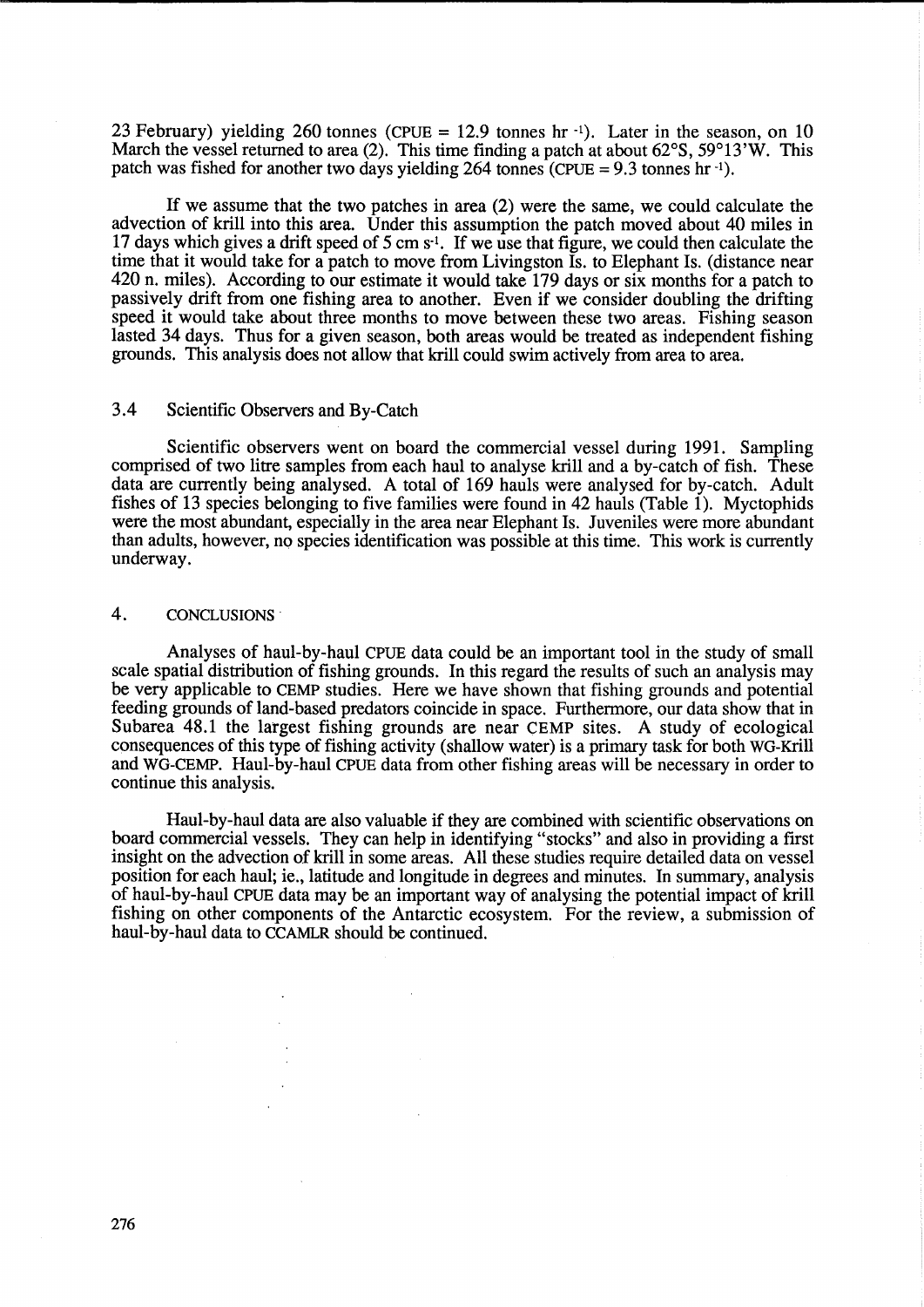### **REFERENCES**

- CCAMLR, 1990. *Report of the Ninth Meeting of the Commission (CCAMLR-IX).* CCAMLR, Hobart, Australia: 121 pp.
- ENDO, Y. and T. ICHII. 1989. CPUEs, body length and greenness of Antarctic kriU during 1987/88 season in the fishing ground of Livingston Is. In: *Selected Scientific Papers, 1989 (SC-CAMLR- SSP/6).* CCAMLR, Hobart, Australia: 323-338.
- MILLER, D.G.M. 1989. Commercial kriU fisheries in the Antarctic, 1973 to 1988. In: *Selected Scientific Papers,* 1989 *(SC-CAMLR-SSP/6).* CCAMLR, Hobart, Australia: 229-281.
- SC-CAMLR, 1988. *Report of the Seventh Meeting of the Scientific Committee (SC-CAMLR-VJI).*  CCAMLR, Hobart, Australia: 211 pp.
- SC-CAMLR, 1989. *Report of the Eighth Meeting of the Scientific Committee (SC-CAMLR-VIJI).*  CCAMLR, Hobart, Australia: 345 pp.
- SC-CAMLR, 1990. *Report of the Ninth Meeting of the Scientific Committee (SC-CAMLR-IX).*  CCAMLR, Hobart, Australia: 354 pp.
- SC-CAMLR. 1991. Fine-scale catches of kriU reported to CCAMLR. 1988-1990. Document *wG-Krill-91/9.* CCAMLR, Hobart, Australia.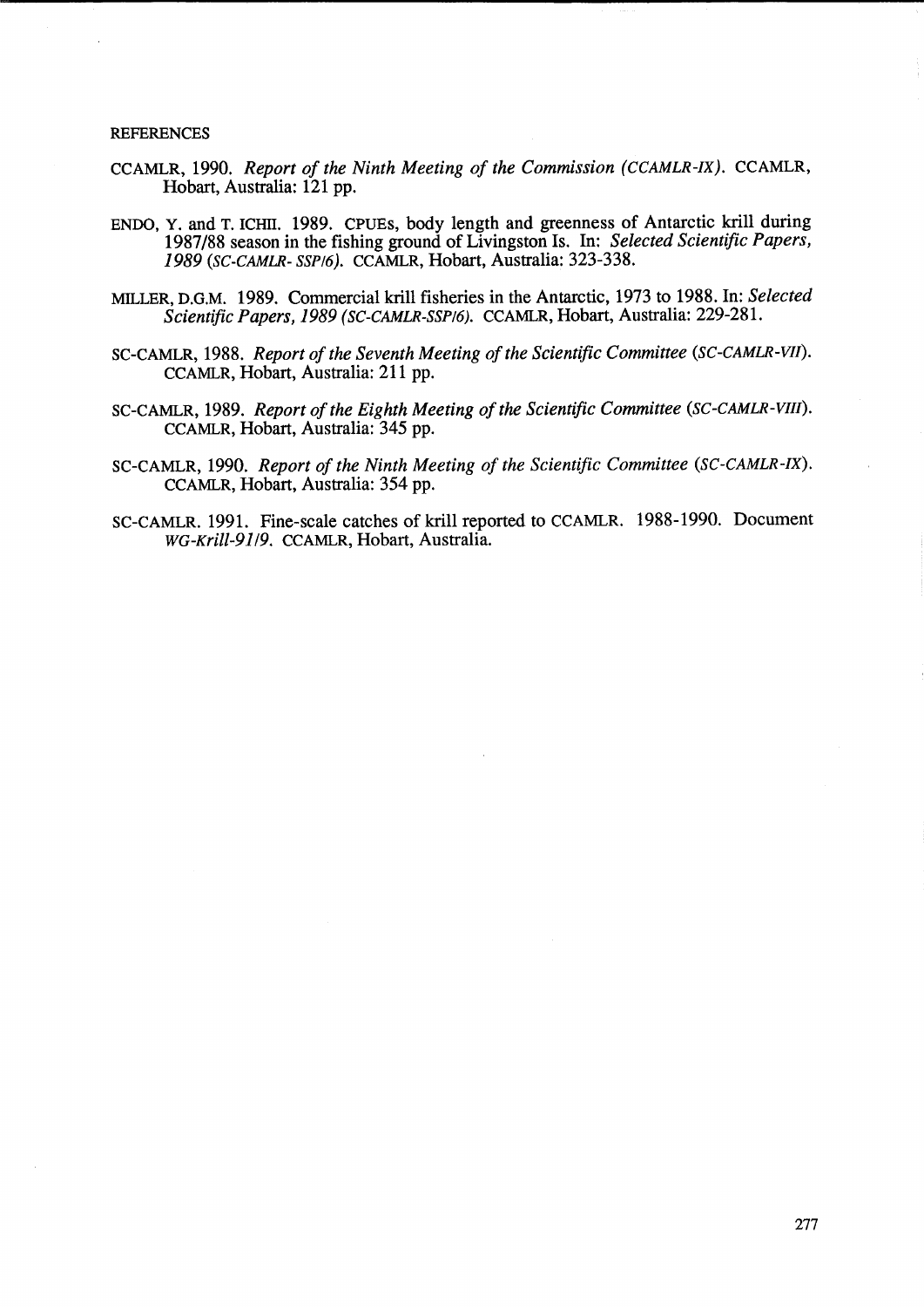Table 1: Species of fish found as by-catch during krill fishing in Subarea 48.1 (1991 season). Data from scientific observers on board of a Chilean commercial vessel.

| Family:         | Species:                                                                                                |
|-----------------|---------------------------------------------------------------------------------------------------------|
| Nototheniidae   | Notothenia gibberifrons<br>Notothenia squamifrons<br>Pleuragramma antarcticum                           |
| Channichthyidae | Neopagetopsis ionah<br>Chaenocephalus aceratus<br>Champsocephalus gunnari<br>Chionodraco rastrospinosus |
| Bathydraconidae | Parachaenichthys charcoti                                                                               |
| Paralepididae   | Notolepis coatsi                                                                                        |
| Myctophidae     | (two unidentified species)                                                                              |

 $\bar{z}$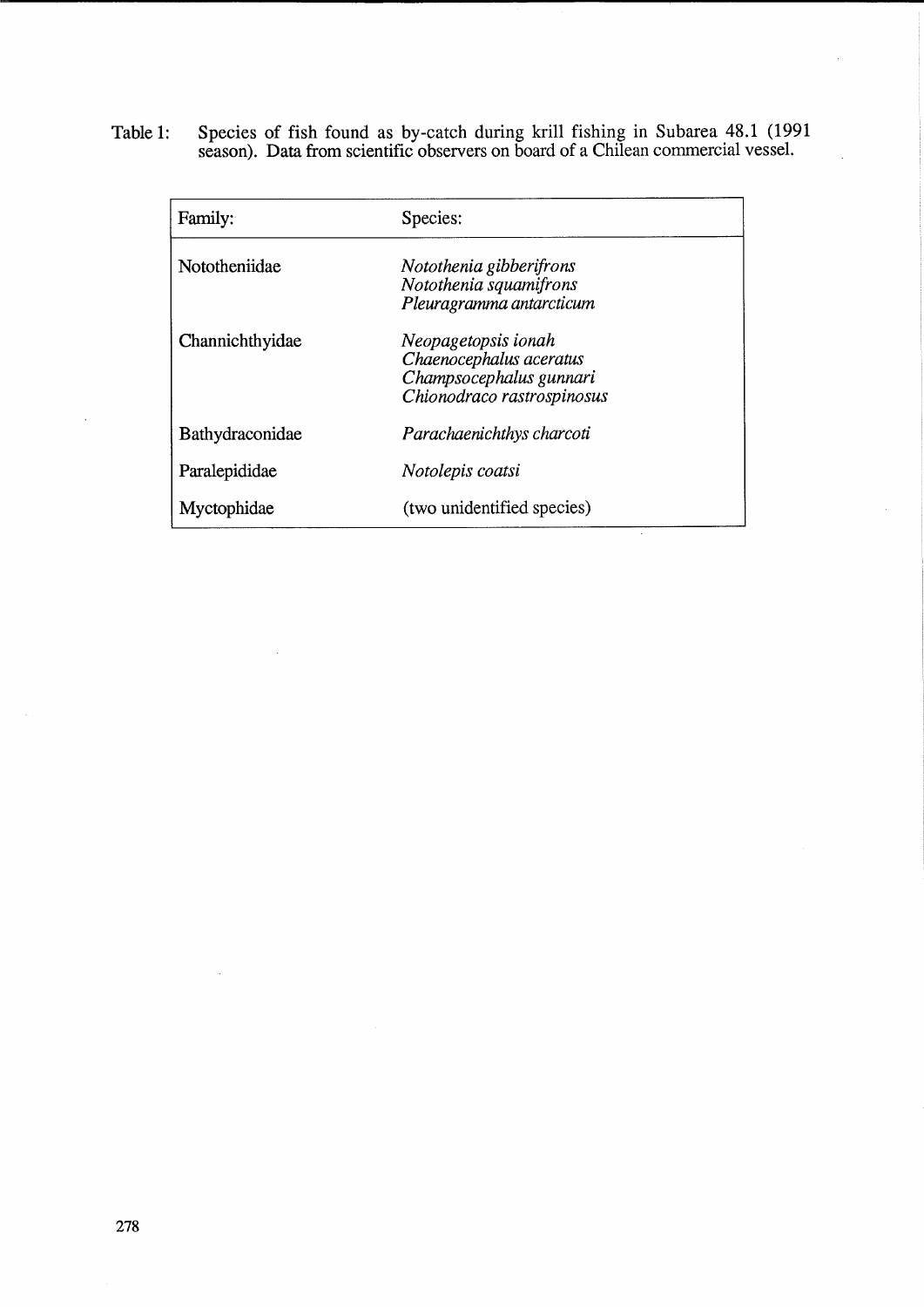

Figure 1: Total catch by Chilean trawlers in Subarea 48.1 from 1976 to 1991. The percentage of the Chilean catch with respect to total catch is also shown.



Figure 2: Total catch-per-day during 1991.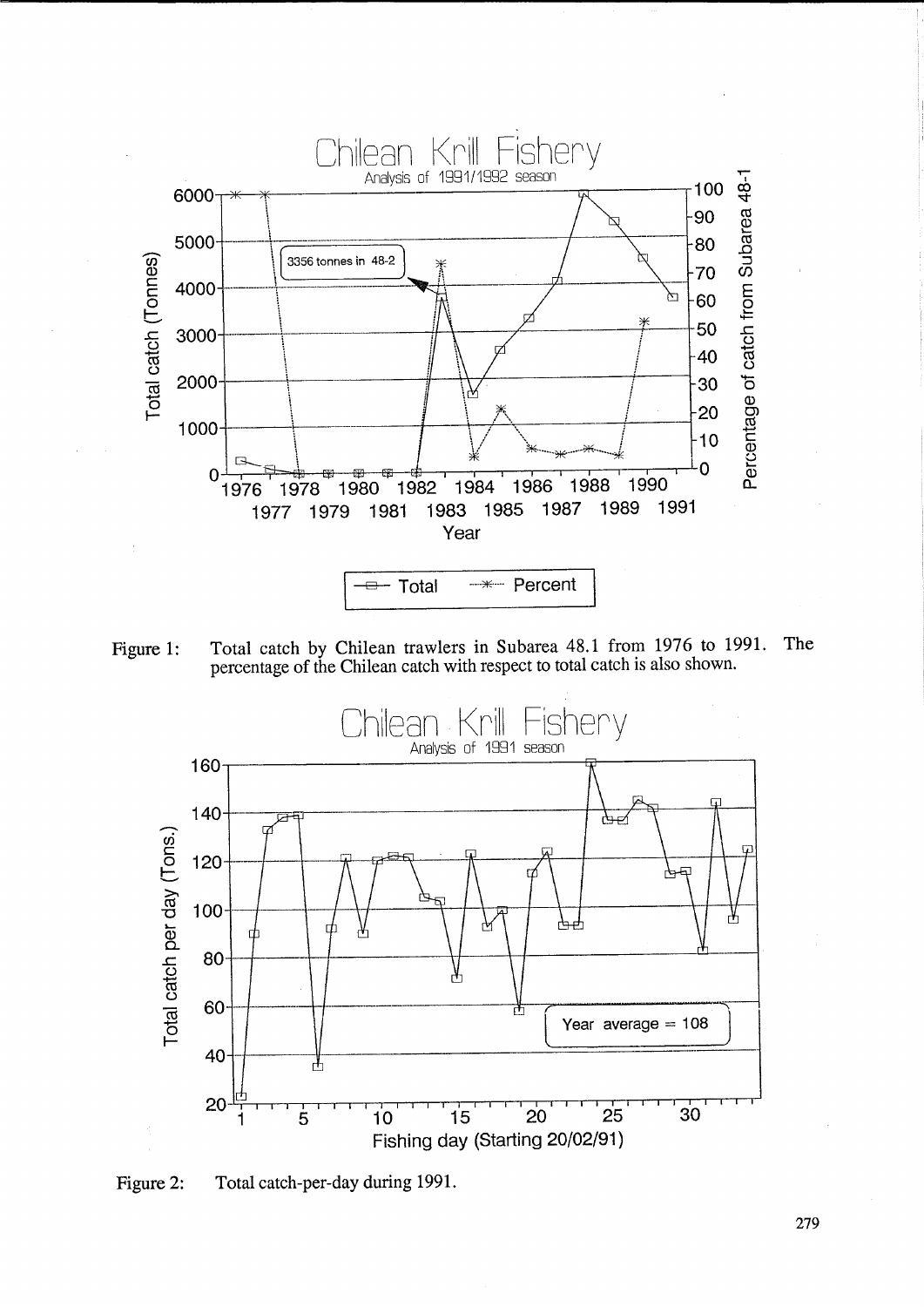

**Figure 3: Total number of hauls-per-day during 1991.** 



Figure 4: Total effort (measured as total towing time)-per-day during 1991.

**280**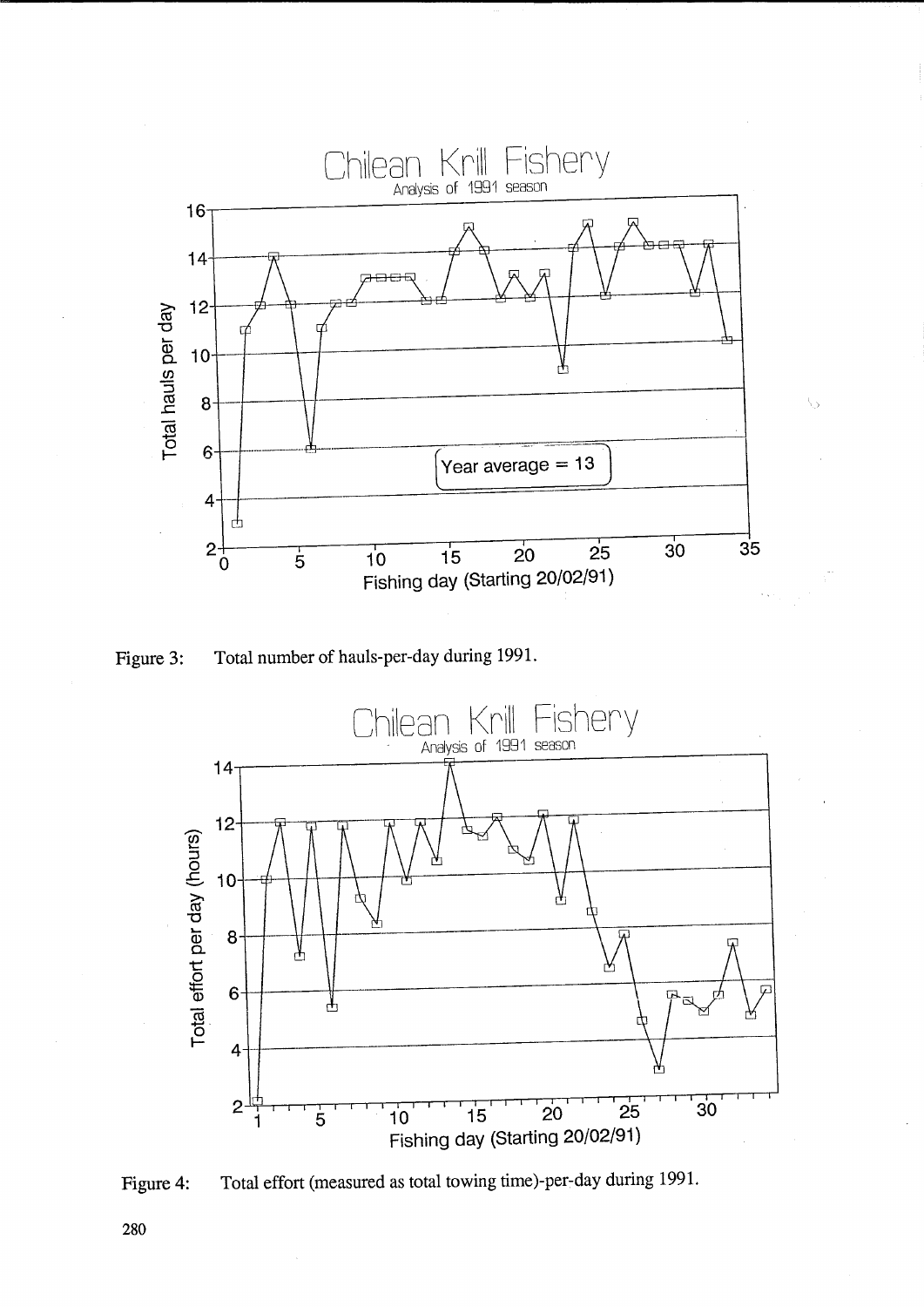

Figure 5: Mean CPUE for the Chilean krill fishery from 1987 to 1991. Data is presented by **split-years and shown under the calendar year in which the split-year ends.** 



**Figure 6: Spatial distribution of hauls during the 1991 season. Areas of high density of hauls have been encircled.**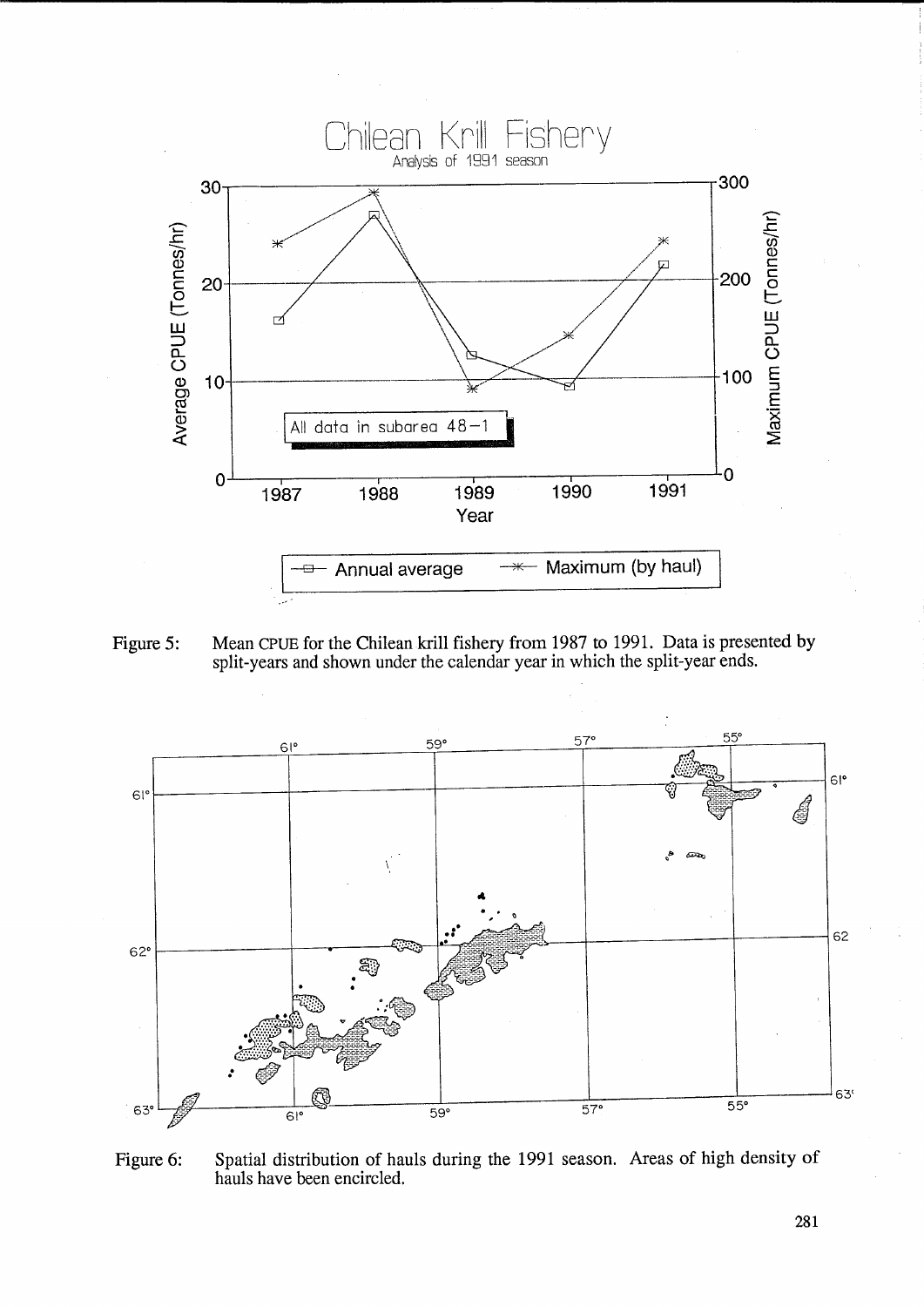





Figure 8: Daily average and total range of CPUE during 1991. Season average is shown as year summary.

282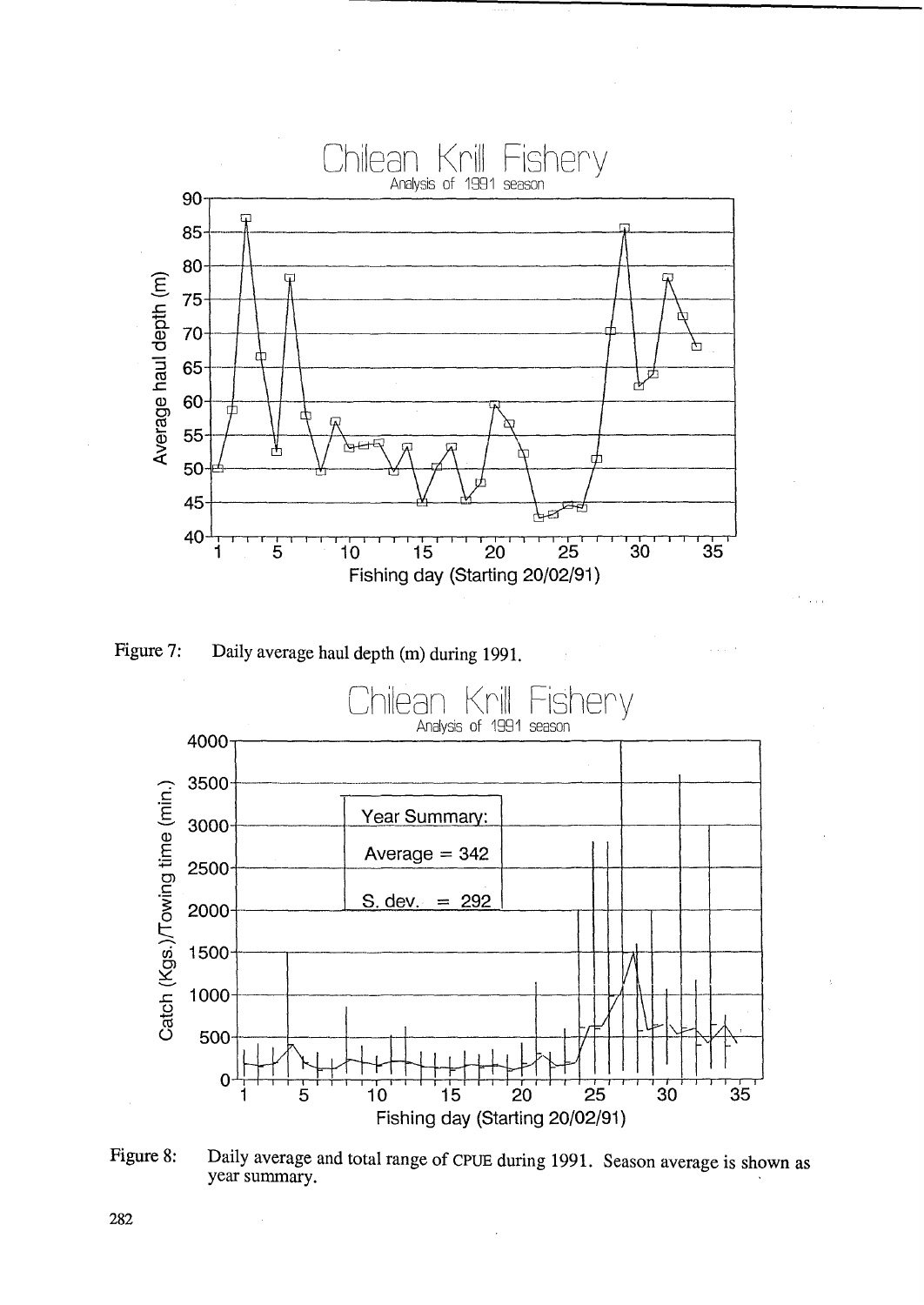

Haul-by-haul CPUE data for areas (1) and (2). Each small horizontal line Figure 9: corresponds to a haul.



Haul-by-haul CPUE data for areas (1) and (2). Each small horizontal line Figure 10: corresponds to a haul.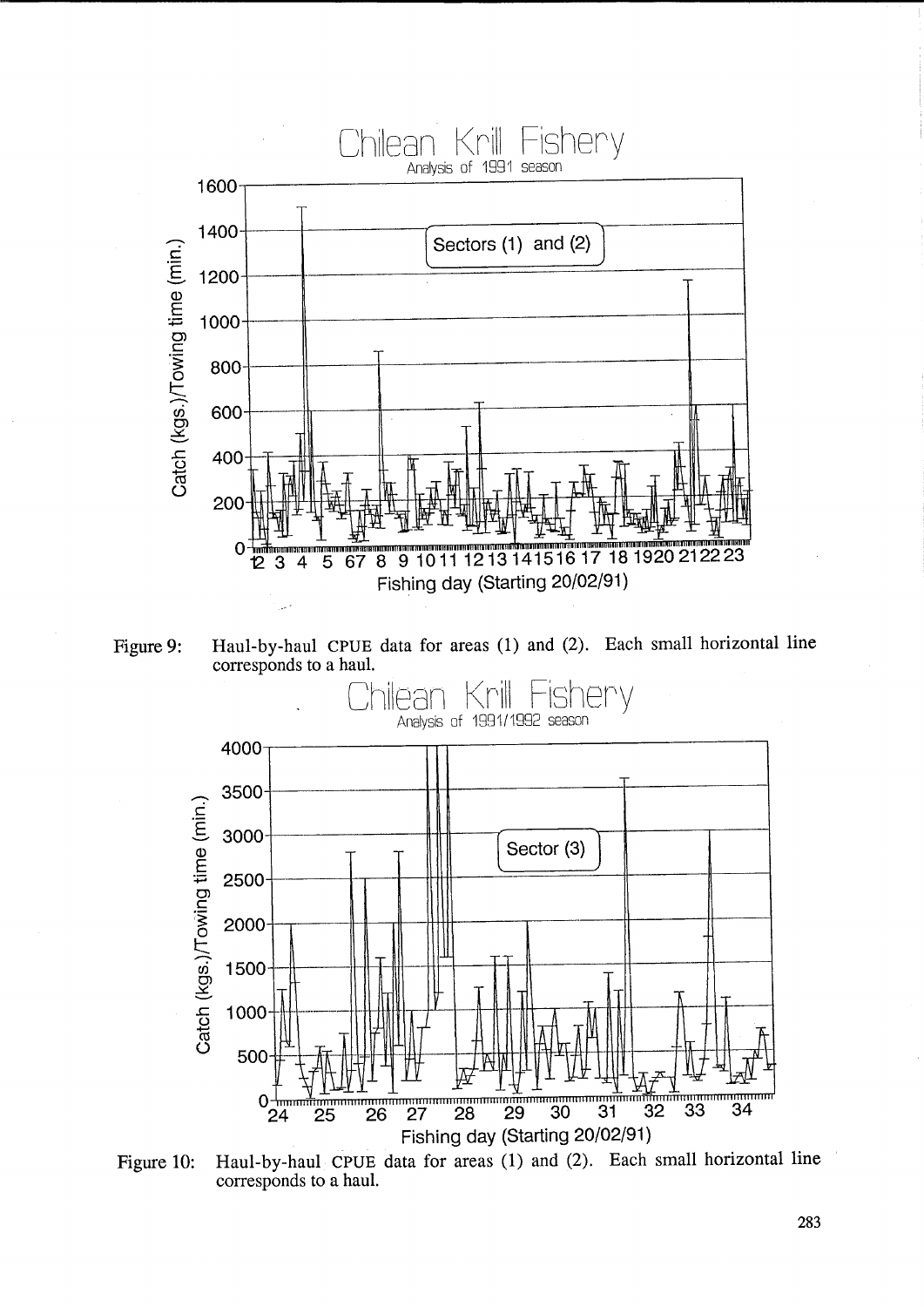

Figure 11: Autocorrelation function of the total catch-per-haul data for 1991.



Figure 12: Autocorrelation function of the haul-by-haul CPUE data for 1991.

284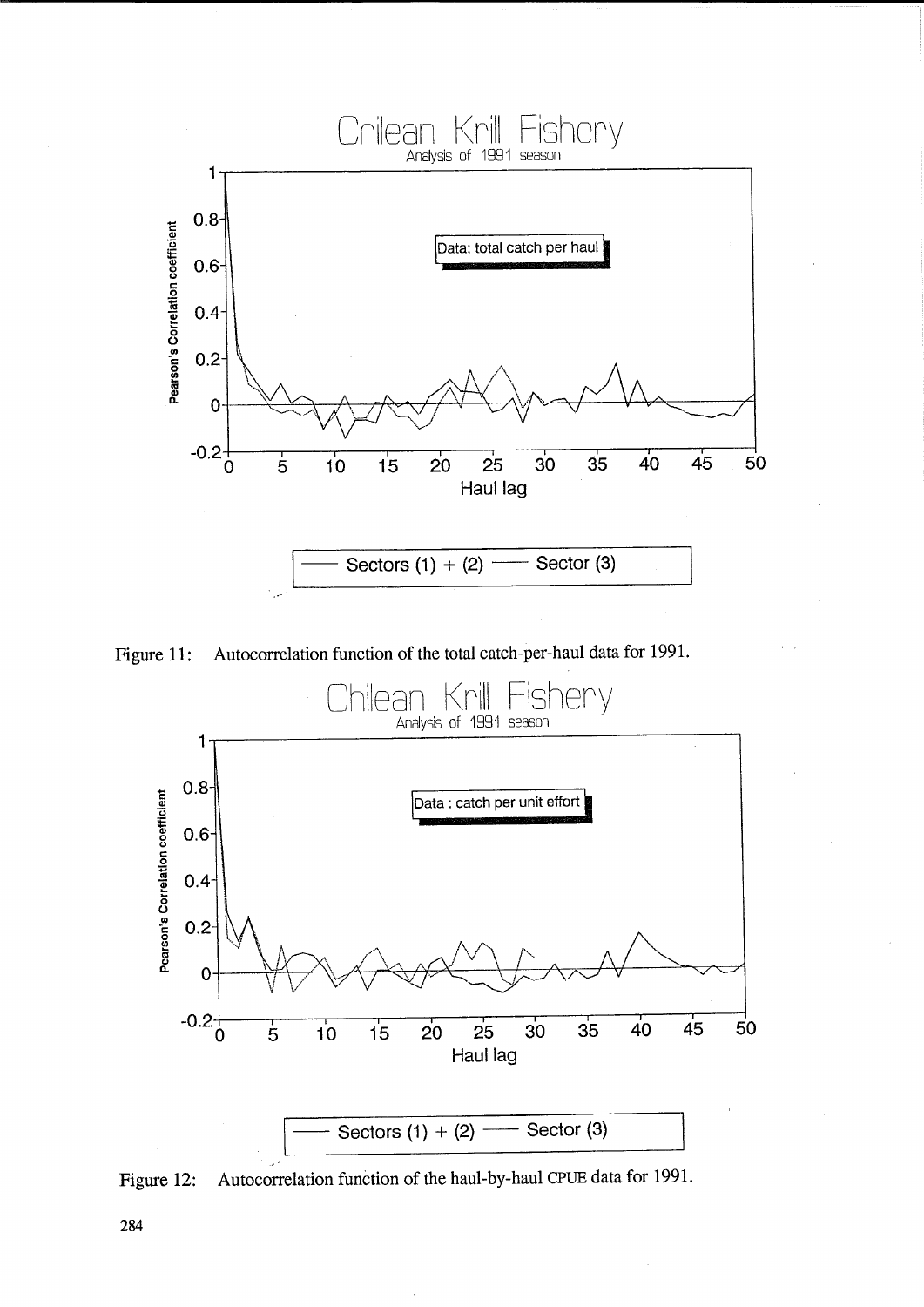## Liste des tableaux

Tableau 1: Especes de poissons presentes dans les captures accessoires de la pecherie de krill de la sous-zone 48.1 (saison 1991). Données fournies par les observateurs scientifiques embarqués sur un navire commercial chilien.

## Liste des figures

- Figure 1: Capture totale des chalutiers chiliens dans la sous-zone 48.1 de 1976 a 1991, et pourcentage de la capture chilienne en fonction de la capture totale.
- Figure 2: Capture totale par jour en 1991.
- Figure 3: Nombre total de traits par jour en 1991.
- Figure 4: Effort total (à savoir, durée totale du trait) par jour en 1991.
- Figure 5: CPUE moyenne de la pecherie chilienne de krill de 1987 a 1991. Les donnees sont présentées par année australe et inscrites sous l'année civile pendant laquelle prend fin l'annee australe.
- Figure 6: Distribution spatiale des traits pendant la saison 1991. Les aires de densite élevée de chalutages sont encerclées.
- Figure 7: Profondeur (m) moyenne des traits par jour en 1991.
- Figure 8: CPUE moyenne par jour et intervalle total des CPUE en 1991. La moyenne de la saison est indiquée en tant que moyenne annuelle.
- Figure 9: Données de CPUE par trait pour les régions (1) et (2). Les tirets horizontaux correspondent chacun a un trait.
- Figure 10: Données de CPUE par trait pour la région (3). Les tirets horizontaux correspondent chacun à un trait.
- Figure 11: Fonction d'autocorrélation des données totales des captures par trait de 1991.
- Figure 12: Fonction d'autocorrélation des données de CPUE des captures par trait de 1991.

### Список таблиц

Tаблица 1: Виды рыб, входящие в состав прилова, во время промысла криля в Подрайоне 48.1 (сезон 1991 г.). Данные получены научными наблюдателями на борту чилийского промыслового судна.

## Список рисунков

- Рисунок 1: Общий вылов чилийских траулеров в Подрайоне 48.1 за период с 1976 по 1991 г.г. Также показано процентное содержание вылова Чили по отношению к общему вылову.
- Рисунок 2: Общий улов за день в сезон 1991 г.
- Рисунок 3: Общее количество тралений за день в сезон 1991 г.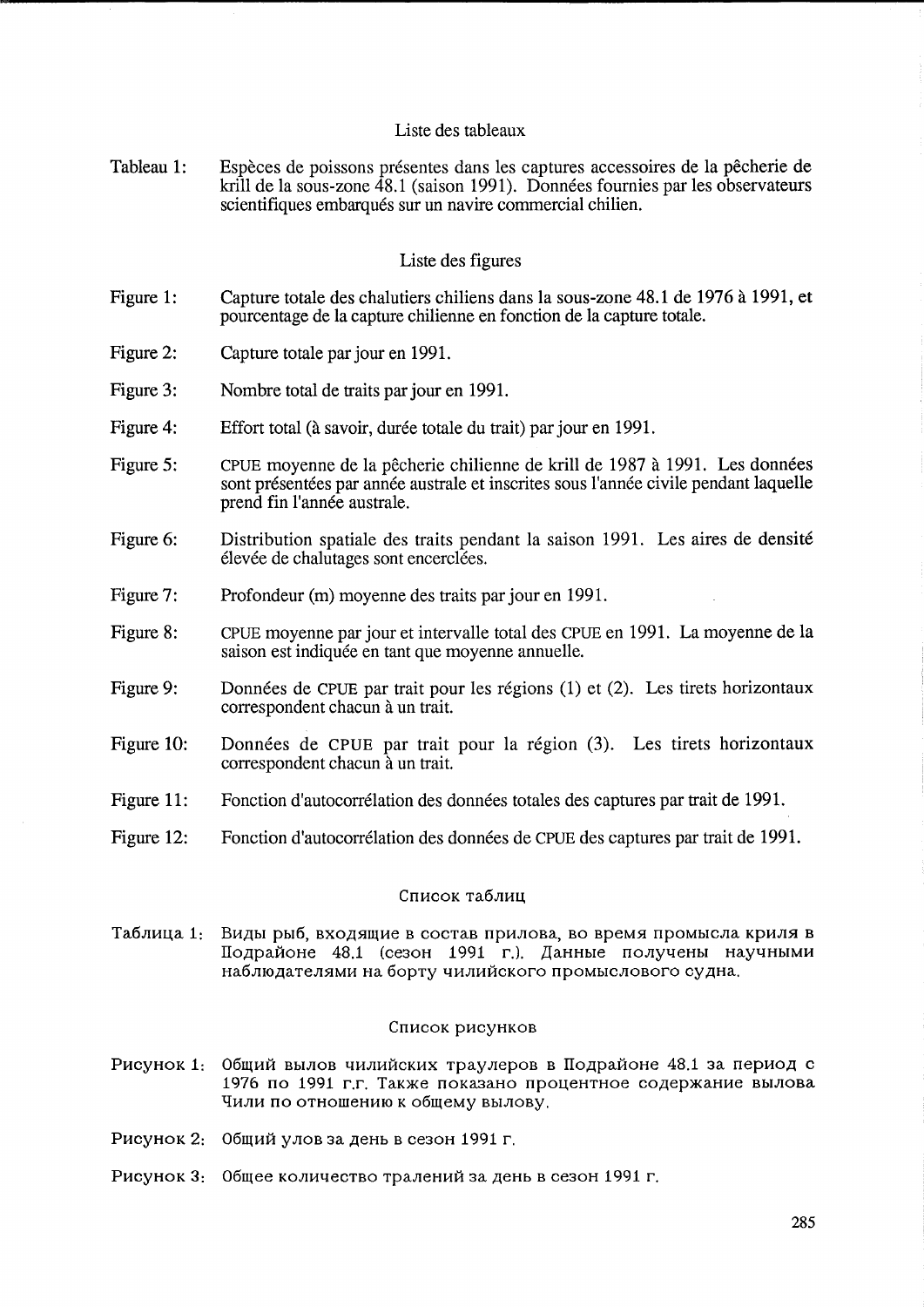- Рисунок 4: Общее усилие за день в сезон 1991 г. (измеренное как общее время траления).
- Рисунок 5: Среднее СРСЕ по промыслу криля Чили с 1987 по 1991 г.г. Данные расположены в соответствии со второй половиной разбитого года.
- Рисунок 6: Пространственное распределение тралений за сезон 1991 г. Отмечены участки высокой плотности тралений.
- Рисунок 7: Средняя суточная глубина траления (м) за сезон 1991 г.
- Рисунок 8: Средний суточный диапазон СРUЕ за сезон 1991 г. Средняя величина сезона показана в виде годовой сводки.
- Рисунок 9: Данные СРUЕ за каждое отдельное траление на участках (1) и (2). Каждая короткая горизонтальная линия соответствует тралению.
- Рисунок 10: Данные CPUE за каждое отдельное траление на участке (3). Каждая короткая горизонтальная линия соответствует тралению.
- Рисунок 11: Функция автокорреляции всех данных по уловам за одно траление за сезон 1991 г.
- Рисунок 12: Функция автокорреляции всех данных CPUE за каждое отдельное траление за сезон 1991 г.

### Lista de las tablas

Tabla 1: Especies ícticas capturadas accidentalmente en la pesquería del krill en la Subárea 48.1 (temporada 1991). Datos obtenidos por observadores científicos a bordo de un pesquero comercial chileno.

### Lista de las figuras

- Captura total en la Subárea 48.1 desde 1976 hasta 1991 realizada por arrastreros Figura 1: chilenos. Se muestra asimismo el porcentaje de la captura chilena con respecto a la captura total.
- Figura 2: Total de las capturas diarias durante 1991.
- Total de lances diarios realizados durante 1991. Figura 3:
- Esfuerzo total diario (medido como tiempo total de arrastre) durante 1991. Figura 4:
- CPUE media para la pesquería chilena de krill desde 1987 hasta 1991. Los datos Figura 5: se presentan por años emergentes y figuran en el año calendario en el cual termina el año emergente.
- Distribución espacial de los lances durante la temporada 1991. Se han marcado Figura 6: con un círculo las zonas en donde se concentraron los lances.
- Figura 7: Profundidad (m) media diaria de los lances durante 1991.
- Media diaria y rango de CPUE durante 1991. La media de la temporada se Figura 8: muestra como el resumen anual.